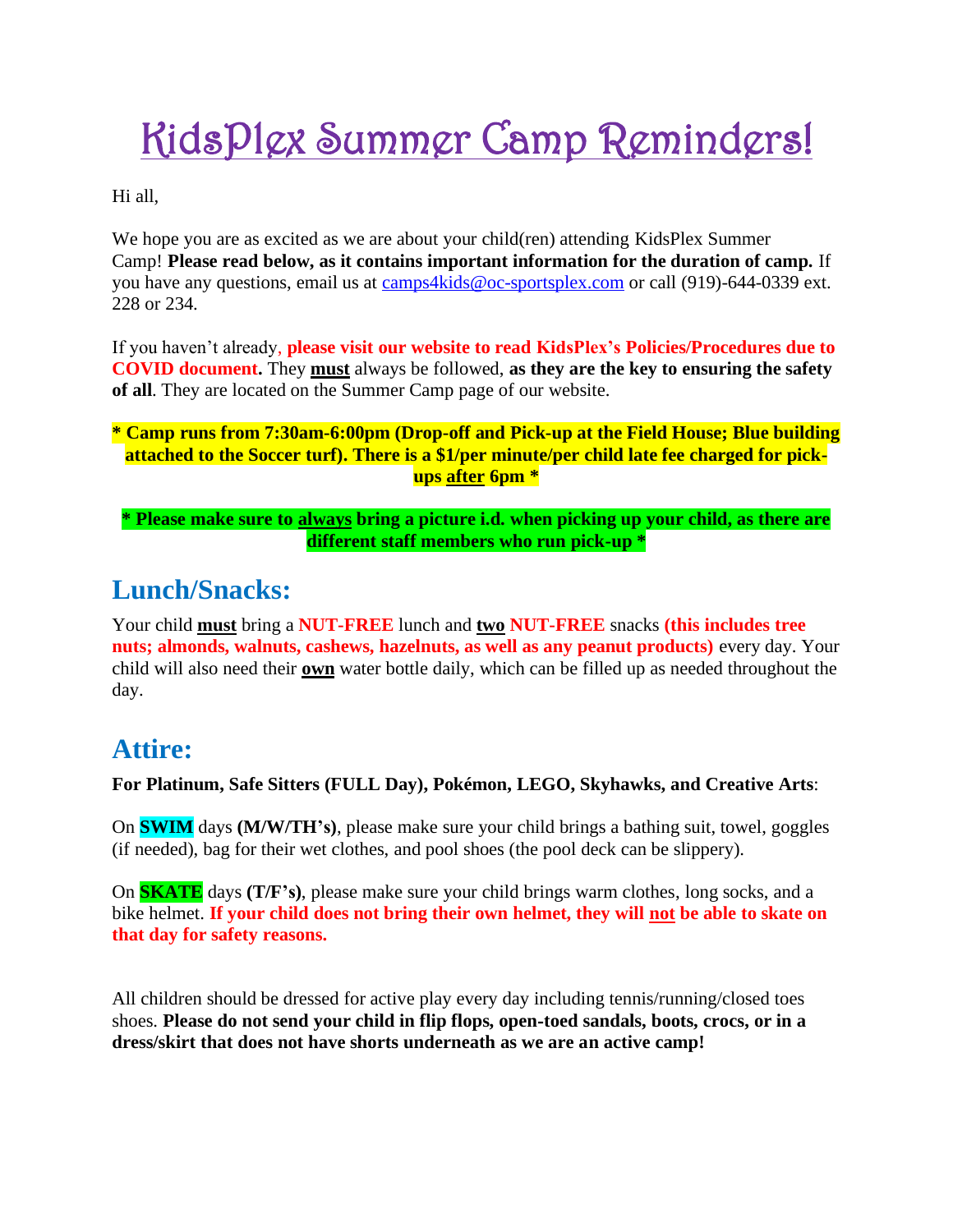# **Medication:**

If your child will need to receive medication during the Camp Day, complete the KidsPlex Medication Authorization form on the first morning you arrive. The form cannot be completed online. There will be copies at the check-in desk.

# **Summer Camp Field Trips:**

Field trips are optional and will be offered once a month. The cost is \$20, which covers transportation, admission, and lunch. It is first come, first serve, as spaces are limited. You will sign up online through your DASH account.

# **Attendance Policy:**

If your child misses 1 day of Summer Camp due to illness, doctor's/dentist appointment, or an urgent family situation, the missed day may not be made up. If your child misses 2 or more days of Summer Camp due to illness, doctor's/dentist appointment, or an urgent family situation, you can request a credit by emailing [camps4kids@oc-sportsplex.com.](mailto:camps4kids@oc-sportsplex.com) **Please read our Tuition Policies that are posted on the summer camp page of our website.**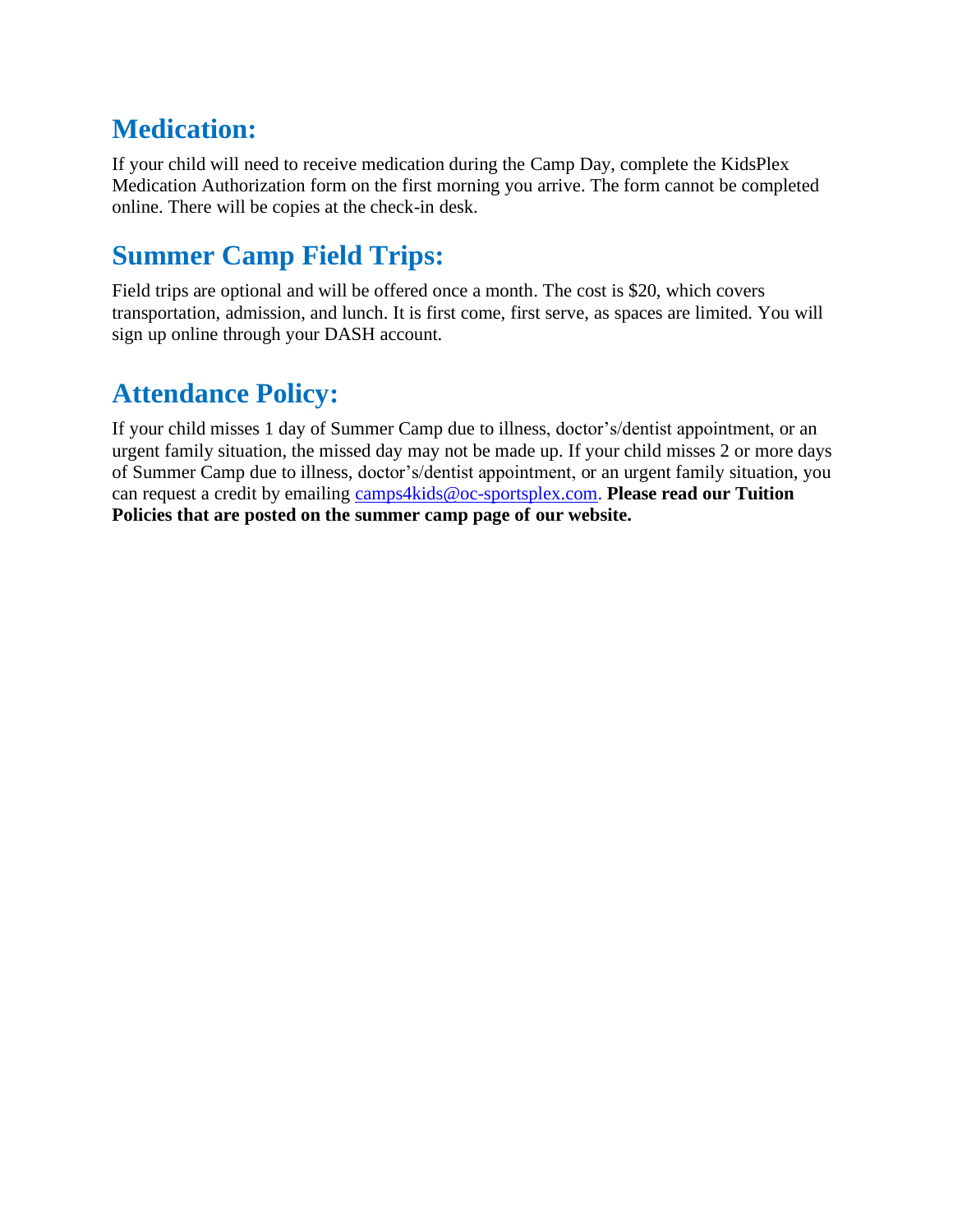## **DAILY SCHEDULE FOR PLATINUM CAMP: 5/6 yr. old's & 7/8 yr. old's:**

**7:30am-8:30am:** Drop off and outdoor play

**8:30am-9:00am:** Morning snack for 5/6's

**9:00am-9:30am:** Morning snack for 7/8's

**9:00am-12:00pm**: Turf time for outdoor sports activities, Court time for indoor sports activities, & Classroom time for Games/Arts & Crafts *(in rotations based off age)*

**12:00pm-12:45pm:** Lunch for 30 min. & then change for activity

**\* On M/W/TH's – 1:00pm-2:00pm:** Swimming

**\* But on T/F's – Time is TBD** *(we follow Sportsplex's Public Skate Calendar)***:** Ice Skating

**2:30pm-3:00pm:** Afternoon snack

**3:00pm-4:30pm:** Movie time & pack up

**4:30pm-6:00pm**: Court time for sports activities/games/free play, & pick up **before** 6pm

#### **DAILY SCHEDULE FOR PLATINUM CAMP: 9-11 yr. old's & 12-14 yr. old's:**

**7:30am-8:30am:** Drop off and outdoor play

**8:30am-9:00am:** Morning snack

**9:00am-12:00pm**: Turf time for outdoor sports activities, Court time for indoor sports activities, and Classroom time for Games/Arts & Crafts *(in rotations based off age)*

**12:00pm-12:30pm:** Lunch

**12:30pm-1:30pm:** Movie time

**\* On M/W/TH's – 2:00pm-3:00pm:** Swimming

**\* But on T/F's – Time is TBD** *(we follow Sportsplex's Public Skate Calendar)***:** Ice Skating

**3:30pm-4:00pm:** Afternoon snack & pack up

**4:30pm-6:00pm**: Court time for indoor sports activities/games/free play, & pick up **before** 6pm

## **DAILY SCHEDULE FOR SPECIALTY CAMPS: Pokémon/Creative Arts/Safe Sitter/LEGO/Skyhawks:**

**7:30am-8:30am:** Drop off and outdoor play

**8:30am-9:00am:** Morning snack

**9:00am-12:00pm**: Specialty Camp time *(Safe Sitter COURSE ONLY pickup by 12:30pm)*

**12:00pm-12:30pm:** Lunch *(Safe Sitter FULL DAY campers join their Platinum age group)*

**12:30pm-1:30pm:** Court time and/or turf time for sports activities/games/free play

**\* On M/W/TH's – 2:00pm-3:00pm:** Swimming

**\* But on T/F's – Time is TBD** *(we follow Sportsplex's Public Skate Calendar)***:** Ice Skating

**3:30pm-4:00pm:** Afternoon snack & pack up

**4:30pm-6:00pm**: Court time for indoor sports activities/games/free play, & pick up **before** 6pm